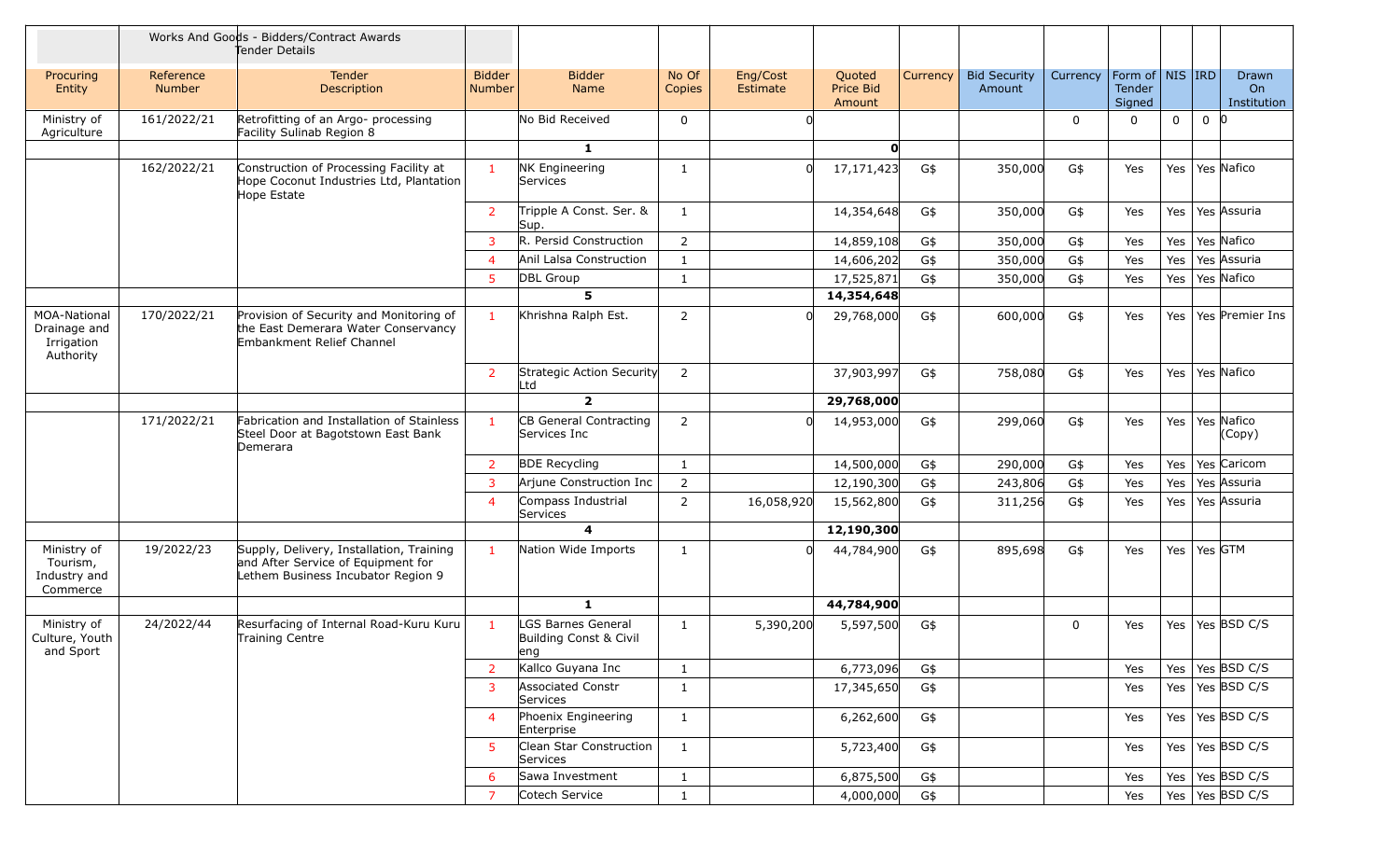|                     |                     | Works And Goods - Bidders/Contract Awards<br>Tender Details                              |                         |                                                     |                 |                      |                               |          |                               |             |                                         |         |                                                |
|---------------------|---------------------|------------------------------------------------------------------------------------------|-------------------------|-----------------------------------------------------|-----------------|----------------------|-------------------------------|----------|-------------------------------|-------------|-----------------------------------------|---------|------------------------------------------------|
| Procuring<br>Entity | Reference<br>Number | Tender<br>Description                                                                    | <b>Bidder</b><br>Number | <b>Bidder</b><br>Name                               | No Of<br>Copies | Eng/Cost<br>Estimate | Quoted<br>Price Bid<br>Amount | Currency | <b>Bid Security</b><br>Amount | Currency    | Form of   NIS   IRD<br>Tender<br>Signed |         | Drawn<br>On<br>Institution                     |
|                     | 24/2022/44          |                                                                                          | 8                       | K Ramdial Constr &<br>Services                      | 1               |                      | 5,692,100                     | G\$      |                               |             | Yes                                     | Yes     | Yes BSD C/S                                    |
|                     |                     |                                                                                          | -9                      | Cooperate Construction                              | 1               |                      | 5,549,480                     | G\$      |                               |             | Yes                                     | Yes     | Yes BSD C/S                                    |
|                     |                     |                                                                                          | 10                      | D&R Constr &<br>machinery Rental                    | $\mathbf{1}$    |                      | 5,362,920                     | G\$      |                               |             | Yes                                     | Yes     | Yes $BSD C/S$                                  |
|                     |                     |                                                                                          | 11                      | EJ&N General Constr &<br>main                       | $\mathbf{1}$    |                      | 5,647,100                     | G\$      |                               |             | Yes                                     | Yes     | Yes BSD C/S                                    |
|                     |                     |                                                                                          | 12                      | BM Property Investment<br>Inc                       | 1               |                      | 0                             | G\$      |                               |             | No                                      | Yes     | Yes FTP not<br>com. but<br>signed., BSD<br>c/s |
|                     |                     |                                                                                          | 13                      | N&S General Eng &<br>Contracting Ser                | 1               |                      | 5,734,500                     | G\$      |                               |             | Yes                                     | Yes     | Yes BSD C/S                                    |
|                     |                     |                                                                                          |                         | 13                                                  |                 |                      | $\mathbf{0}$                  |          |                               |             |                                         |         |                                                |
|                     | 25/2022/44          | Construction of Chain link Fence and<br>Sanitary Facility- Rose Hall Martyrs<br>Monument | $\mathbf{1}$            | LGS Barnes General<br>Building Const & Civil<br>Eng | $\mathbf{1}$    | 12,590,753           | 12,134,865                    | G\$      |                               | $\mathbf 0$ | Yes                                     | Yes     | Yes BSD C/S                                    |
|                     |                     |                                                                                          | 2                       | Zylem Enterprise                                    | 1               |                      | 8,845,209                     | G\$      |                               |             | Yes                                     | Yes     | Yes BSD C/S                                    |
|                     |                     |                                                                                          | $\overline{\mathbf{3}}$ | DBL Group                                           |                 |                      | 11,759,474                    | G\$      |                               |             | Yes                                     | Yes     | Yes $BSD C/S$                                  |
|                     |                     |                                                                                          | $\overline{4}$          | Phoenix Engineering<br>Ent                          | $\mathbf{1}$    |                      | 12,514,392                    | G\$      |                               |             | Yes                                     |         | Yes   Yes   BSD C/S                            |
|                     |                     |                                                                                          | 5                       | Big Show Construction<br>Services                   | $\mathbf 0$     |                      | 12,072,583                    | G\$      | 630,000                       | G\$         | Yes                                     | Yes     | Yes Caricom                                    |
|                     |                     |                                                                                          | 6                       | NK engineering<br>Services                          | 1               |                      | 9,150,878                     | G\$      |                               |             | Yes                                     | Yes     | Yes $BSD C/S$                                  |
|                     |                     |                                                                                          | $\overline{7}$          | Modern Designs                                      | 1               |                      | 10,605,672                    | G\$      |                               |             | Yes                                     | Yes     | Yes $BSD C/S$                                  |
|                     |                     |                                                                                          | 8                       | Dundas Construction<br>Inc                          | 1               |                      | 12,563,867                    | G\$      |                               |             | Yes                                     | Yes     | Yes BSD C/S                                    |
|                     |                     |                                                                                          | -9                      | Vish Professional<br>Guttering                      | 1               |                      | 8,715,503                     | G\$      |                               |             | Yes                                     | Yes     | Yes BSD C/S                                    |
|                     |                     |                                                                                          | 10                      | JR Engineering Solution                             | 1               |                      | 10,638,828                    | G\$      |                               |             | Yes                                     | Yes     | Yes $BSD C/S$                                  |
|                     |                     |                                                                                          | 11                      | <b>R&amp;P Construction</b>                         | $\mathbf{1}$    |                      | 11,278,652                    | G\$      |                               |             | Yes                                     | Yes     | Yes BSD C/S                                    |
|                     |                     |                                                                                          | 12                      | A Mahabir & Sons<br>Supermarket &<br>Hardware       | $\mathbf{1}$    |                      | 8,151,440                     | G\$      |                               |             | Yes                                     | Yes     | Yes BSD C/S                                    |
|                     |                     |                                                                                          | 13                      | Faizal Ali Contracting                              | $\mathbf{1}$    |                      | 11,706,222                    | G\$      |                               |             | Yes                                     |         | Yes   Yes   BSD C/S                            |
|                     |                     |                                                                                          | 14                      | N. Ramnarine<br>Construction                        | $\mathbf{1}$    |                      | 12,306,184                    | G\$      |                               |             | Yes                                     |         | Yes   Yes   BSD C/S                            |
|                     |                     |                                                                                          | 15                      | <b>ECS Construction &amp;</b><br>General Supplies   | $\mathbf{1}$    |                      | 10,238,171                    | G\$      |                               |             | Yes                                     | Yes     | Yes BSD C/S                                    |
|                     |                     |                                                                                          | 16                      | MMK Enterprise                                      | $\mathbf{1}$    |                      | 11,475,409                    | G\$      |                               |             | Yes                                     | Yes $ $ | Yes $BSD C/S$                                  |
|                     |                     |                                                                                          | 17                      | Jon's Transportation<br>Service                     | 1               |                      | 10,938,202                    | G\$      |                               |             | Yes                                     |         | Yes   Yes   BSD C/S                            |
|                     |                     |                                                                                          | 18                      | A&E Construction Suppl<br>& Services                | $\mathbf{1}$    |                      | 10,945,750                    | G\$      |                               |             | Yes                                     |         | Yes   Yes   BSD C/S                            |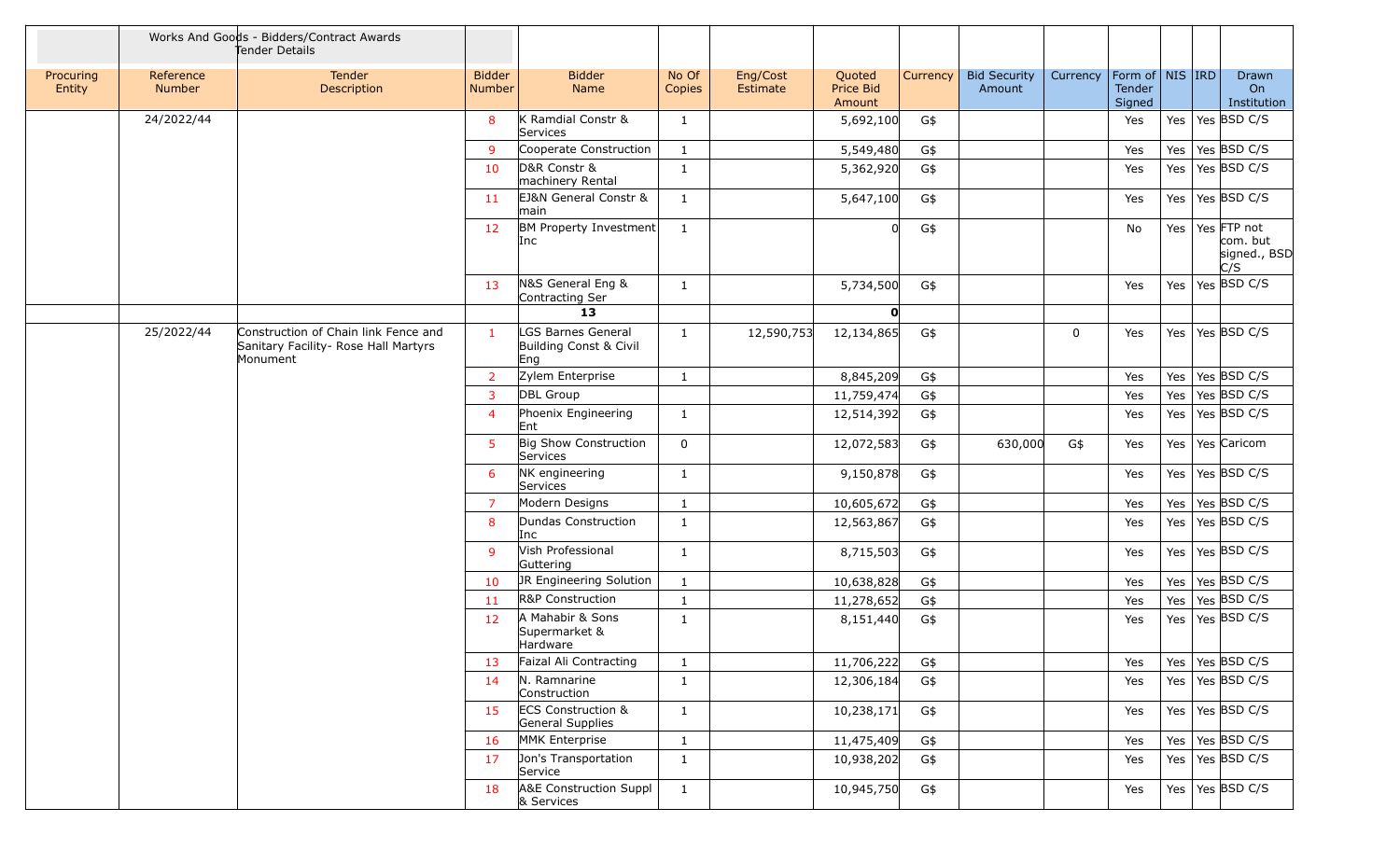|                     |                            | Works And Goods - Bidders/Contract Awards<br>Tender Details         |                                |                                                    |                 |                      |                               |          |                               |              |                                                 |         |                                     |
|---------------------|----------------------------|---------------------------------------------------------------------|--------------------------------|----------------------------------------------------|-----------------|----------------------|-------------------------------|----------|-------------------------------|--------------|-------------------------------------------------|---------|-------------------------------------|
| Procuring<br>Entity | Reference<br><b>Number</b> | Tender<br>Description                                               | <b>Bidder</b><br><b>Number</b> | <b>Bidder</b><br>Name                              | No Of<br>Copies | Eng/Cost<br>Estimate | Quoted<br>Price Bid<br>Amount | Currency | <b>Bid Security</b><br>Amount | Currency     | $ $ Form of $ $ NIS $ $ IRD<br>Tender<br>Signed |         | Drawn<br>On<br>Institution          |
|                     | 25/2022/44                 |                                                                     | 19                             | Persaud Engineering &<br><b>Hydraulic Services</b> | $\mathbf{1}$    |                      | 10,925,442                    | G\$      |                               |              | Yes                                             | Yes     | Yes BSD C/S                         |
|                     |                            |                                                                     | 20                             | GD's Construction &<br>Supplies                    | $\mathbf{1}$    |                      | 11,618,031                    | G\$      |                               |              | Yes                                             | Yes     | $\vert$ Yes BSD C/S                 |
|                     |                            |                                                                     | 21                             | Ramu Construction                                  | $\mathbf{1}$    |                      | 11,575,641                    | G\$      |                               | $USD$ \$     | Yes                                             | Yes     | Yes BSD C/S                         |
|                     |                            |                                                                     | 22                             | Sawa Investment                                    | 1               |                      | 12,983,850                    | G\$      |                               |              | Yes                                             | Yes     | Yes $BSD C/S$                       |
|                     |                            |                                                                     | 23                             | DNS Enterprise                                     | 1               |                      | 12,394,146                    | G\$      |                               |              | Yes                                             | Yes     | Yes $BSD C/S$                       |
|                     |                            |                                                                     | 24                             | Anil Lalsa COnstruction                            | 1               |                      | 11,421,422                    | G\$      |                               |              | Yes                                             | Yes     | Yes BSD C/S                         |
|                     |                            |                                                                     | 25                             | Yhadram & Sons<br>Construction Est.                | $\mathbf{1}$    |                      | 11,512,950                    | G\$      |                               |              | Yes                                             | Yes     | Yes BSDP not<br>Com. nor.<br>Signed |
|                     |                            |                                                                     | 26                             | R&R Supply &<br>Contracting Serv                   | $\mathbf{1}$    |                      | 11,449,717                    | G\$      |                               |              | Yes                                             | Yes     | Yes BSDP C/S                        |
|                     |                            |                                                                     | 27                             | Office Pro Max<br>enterprise Contracting<br>Serv   | $\mathbf{1}$    |                      | 9,651,294                     | G\$      |                               |              | Yes                                             |         | Yes   Yes   BSD C/S                 |
|                     |                            |                                                                     | 28                             | Professional Engineering<br>& Constr Serv          | $\mathbf{1}$    |                      | 11,346,071                    | G\$      |                               |              | Yes                                             | Yes     | $\vert$ Yes BSD C/S                 |
|                     |                            |                                                                     | 29                             | Tripple A Construction<br>Services                 | $\mathbf{1}$    |                      | 11,229,361                    | G\$      |                               |              | Yes                                             | Yes     | Yes BSD C/S                         |
|                     |                            |                                                                     | 30                             | N&S General Egineering<br>& Contracting Serv       | $\mathbf{1}$    |                      | 11,282,395                    | G\$      |                               |              | Yes                                             | Yes $ $ | Yes BSD C/S                         |
|                     |                            |                                                                     | 31                             | Satkeen Construction<br>Services                   | $\mathbf{1}$    |                      | 11,200,222                    | G\$      |                               |              | Yes                                             | Yes     | Yes $BSD C/S$                       |
|                     |                            |                                                                     | 32                             | Ferose Construction<br>Services                    | $\mathbf{1}$    |                      | 11,410,222                    | G\$      |                               |              | Yes                                             | Yes     | Yes $ $ BSD C/S                     |
|                     |                            |                                                                     | 33                             | A&J Constr Services                                | 1               |                      | 10,741,522                    | G\$      |                               |              | Yes                                             | Yes     | Yes BSD C/S                         |
|                     |                            |                                                                     | 34                             | <b>EJN</b> General<br>Construction<br>Maintenance  | $\mathbf{1}$    |                      | 9,486,582                     | G\$      |                               |              | Yes                                             | Yes     | Yes $BSD C/S$                       |
|                     |                            |                                                                     | 35                             | Emerald's General<br>Contracting &<br>Distributors | $\mathbf{1}$    |                      | 10,794,958                    | G\$      |                               |              | Yes                                             | Yes     | $\vert$ Yes $\vert$ BSD C/S         |
|                     |                            |                                                                     |                                | 35                                                 |                 |                      | 8,151,440                     |          |                               |              |                                                 |         |                                     |
|                     | 26/2022/44                 | Replacing the Roof of the Main building-<br>Burrowes School of Arts | $\blacksquare$                 | OG's General Service                               | $\mathbf{1}$    | 4,492,530            | 3,930,780                     | G\$      |                               | $\mathbf{0}$ | Yes                                             |         | Yes   Yes   BSD C/S                 |
|                     |                            |                                                                     | 2                              | Mohamed Sadique<br>Ramjohn Contracting             | $\mathbf{1}$    |                      | 4,266,780                     | G\$      |                               |              | Yes                                             |         | Yes   Yes   BSD C/S                 |
|                     |                            |                                                                     | 3                              | Cotech Service                                     | $\mathbf{1}$    |                      | 6,000,000                     | G\$      |                               |              | Yes                                             |         | Yes   Yes   BSD C/S                 |
|                     |                            |                                                                     | $\overline{4}$                 | K Ramdial Construction<br>Service                  | $\mathbf{1}$    |                      | 3,732,275                     | G\$      |                               |              | Yes                                             |         | Yes   Yes   BSD C/S                 |
|                     |                            |                                                                     | 5                              | EJ&N General<br>Construction&<br>maintenance       | $\mathbf{1}$    |                      | 3,575,775                     | G\$      |                               |              | Yes                                             |         | Yes   Yes   BSD C/S                 |
|                     |                            |                                                                     | 6                              | Morris Jeffery Enterprise                          | $\mathbf{1}$    |                      | 3,834,075                     | G\$      |                               |              | Yes                                             |         | Yes   Yes   BSD C/S                 |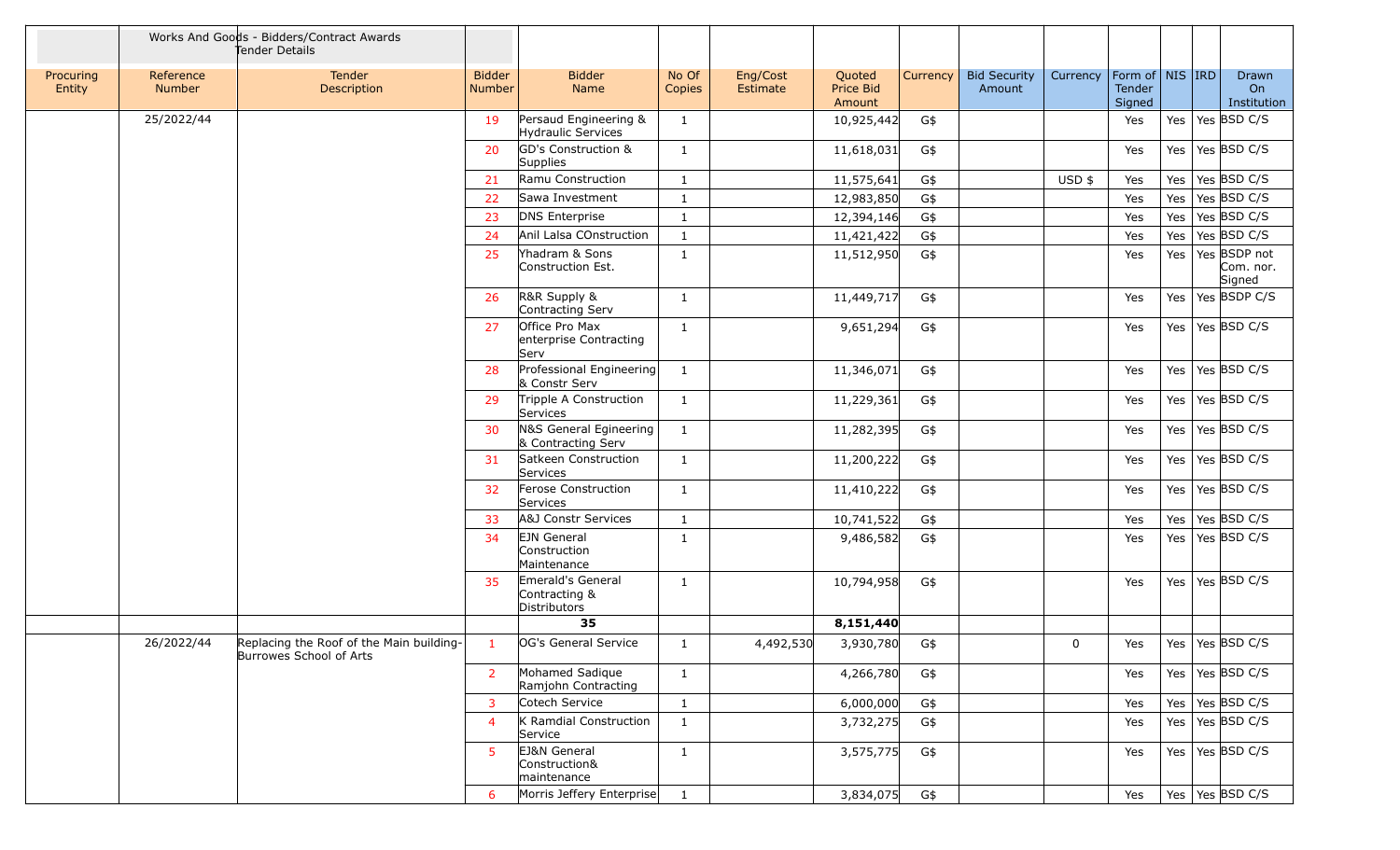|                     |                     | Works And Goods - Bidders/Contract Awards<br>Tender Details |                                |                                                    |                 |                      |                               |          |                               |             |                                         |         |                                    |
|---------------------|---------------------|-------------------------------------------------------------|--------------------------------|----------------------------------------------------|-----------------|----------------------|-------------------------------|----------|-------------------------------|-------------|-----------------------------------------|---------|------------------------------------|
| Procuring<br>Entity | Reference<br>Number | Tender<br>Description                                       | <b>Bidder</b><br><b>Number</b> | <b>Bidder</b><br>Name                              | No Of<br>Copies | Eng/Cost<br>Estimate | Quoted<br>Price Bid<br>Amount | Currency | <b>Bid Security</b><br>Amount | Currency    | Form of   NIS   IRD<br>Tender<br>Signed |         | Drawn<br>On<br>Institution         |
|                     | 26/2022/44          |                                                             | $\overline{7}$                 | Four J's Construction<br>Services                  | 1               |                      | 5,698,403                     | G\$      |                               |             | Yes                                     | Yes     | Yes BSD C/S                        |
|                     |                     |                                                             | 8                              | Gryphon Engineering                                | 1               |                      | 4,328,153                     | G\$      |                               |             | Yes                                     | Yes     | Yes BSD C/S                        |
|                     |                     |                                                             | 9                              | <b>ACL Construction</b><br>Guyana                  | 1               |                      | 4,700,871                     | G\$      |                               |             | Yes                                     | Yes     | Yes $BSD C/S$                      |
|                     |                     |                                                             | 10                             | N&S General<br>Engineering & Contr<br>Serv         | 1               |                      | 13,532,147                    | G\$      |                               |             | Yes                                     | Yes     | Yes BSD C/S                        |
|                     |                     |                                                             | 11                             | <b>Bm Property</b><br>Investment                   | 1               |                      | 7,604,625                     | G\$      |                               |             | Yes                                     | Yes     | Yes $BSD C/S$                      |
|                     |                     |                                                             | 12                             | Emeralds General<br>Contracting                    | $\mathbf{1}$    |                      | 3,995,376                     | G\$      |                               |             | Yes                                     | Yes     | Yes BSD C/S                        |
|                     |                     |                                                             | 13                             | <b>AKP Contracting</b>                             | 1               |                      | 4,300,275                     | G\$      |                               |             | Yes                                     | Yes     | Yes BSD C/S                        |
|                     |                     |                                                             | 14                             | Junior George & Sons<br>Contruction                | 1               |                      | 3,867,780                     | G\$      |                               |             | Yes                                     | Yes $ $ | Yes $BSD C/S$                      |
|                     |                     |                                                             | 15                             | MR Sayad General<br>Construction                   | 1               |                      | 4,158,535                     | G\$      |                               |             | Yes                                     | Yes     | Yes BSD C/S                        |
|                     |                     |                                                             | 16                             | Dundas Construction<br>Inc                         | $\mathbf{1}$    |                      | 4,341,540                     | G\$      |                               |             | Yes                                     |         | Yes   Yes   BSD C/Not S            |
|                     |                     |                                                             | 17                             | Cooperate Construction                             | $\mathbf{1}$    |                      | 4,031,790                     | G\$      |                               |             | Yes                                     | Yes     | Yes BSD C/S                        |
|                     |                     |                                                             | 18                             | JS&R Int'l Construction                            | $\mathbf{1}$    |                      | 4,266,150                     | G\$      |                               |             | Yes                                     | Yes     | Yes BSD C/S                        |
|                     |                     |                                                             | 19                             | Liverpool Construction                             | $\mathbf{1}$    |                      | 4,402,923                     | G\$      |                               |             | Yes                                     | Yes     | Yes BSD C/S                        |
|                     |                     |                                                             | 20                             | Office Pro Enterprise                              | 1               |                      | 3,691,590                     | G\$      |                               |             | Yes                                     | Yes     | Yes BSD C/S                        |
|                     |                     |                                                             | 21                             | R&R Supplies &<br>Contracting                      | $\mathbf{1}$    |                      | 3,752,437                     | G\$      |                               |             | Yes                                     | Yes     | Yes $BSD C/S$                      |
|                     |                     |                                                             | 22                             | Anil lalsa Construction                            | $\mathbf{1}$    |                      | 4,113,270                     | G\$      |                               |             | Yes                                     | Yes     | Yes BSD C/S                        |
|                     |                     |                                                             |                                | 22                                                 |                 |                      | 3,575,775                     |          |                               |             |                                         |         |                                    |
|                     | 27/2022/44          | Construction of Drainage System-<br>Indian Arrival Monument | -1                             | <b>EC Modern Designs</b>                           | 1               | 3,516,300            | 4,191,200                     | G\$      |                               | $\mathbf 0$ | Yes                                     | Yes $ $ | Yes BSDP C/S                       |
|                     |                     |                                                             | 2                              | A&J Construction<br>Services                       | 1               |                      | 3,967,000                     | G\$      |                               |             | Yes                                     | Yes     | Yes BSDP C/S                       |
|                     |                     |                                                             | 3                              | Persaud Engineering &<br><b>Hydraulic Services</b> | $\mathbf{1}$    |                      | 4,069,200                     | G\$      |                               |             | Yes                                     | Yes $ $ | Yes BSDP C/S                       |
|                     |                     |                                                             | 4                              | Yhadram & Sons<br>Construction Est                 | $\mathbf{1}$    |                      | 5,445,100                     | G\$      |                               |             | Yes                                     | Yes     | Yes BSDP not<br>com. nor<br>signed |
|                     |                     |                                                             | 5                              | Ian's Transportation<br>Services                   | $\mathbf{1}$    |                      | 3,802,000                     | G\$      |                               |             | Yes                                     |         | Yes   Yes   BSDP C/S               |
|                     |                     |                                                             | 6                              | AE&N General<br>Contracting                        | 1               |                      | 4,103,600                     | G\$      |                               |             | Yes                                     | Yes $ $ | Yes BSDP C/S                       |
|                     |                     |                                                             | 7                              | MMK Enterprise                                     | 1               |                      | 3,916,220                     | G\$      |                               |             | Yes                                     | Yes     | Yes BSDP C/S                       |
|                     |                     |                                                             | 8                              | A. Mohabir & Sons<br>Supermarket &<br>Hardware     | $\mathbf{1}$    |                      | 4,573,800                     | G\$      |                               |             | Yes                                     |         | Yes   Yes   BSDP C/S               |
|                     |                     |                                                             | 9                              | Ramu Construction                                  | $\mathbf{1}$    |                      | 4,094,685                     | G\$      |                               |             | Yes                                     |         | Yes   Yes   BSDP C/S               |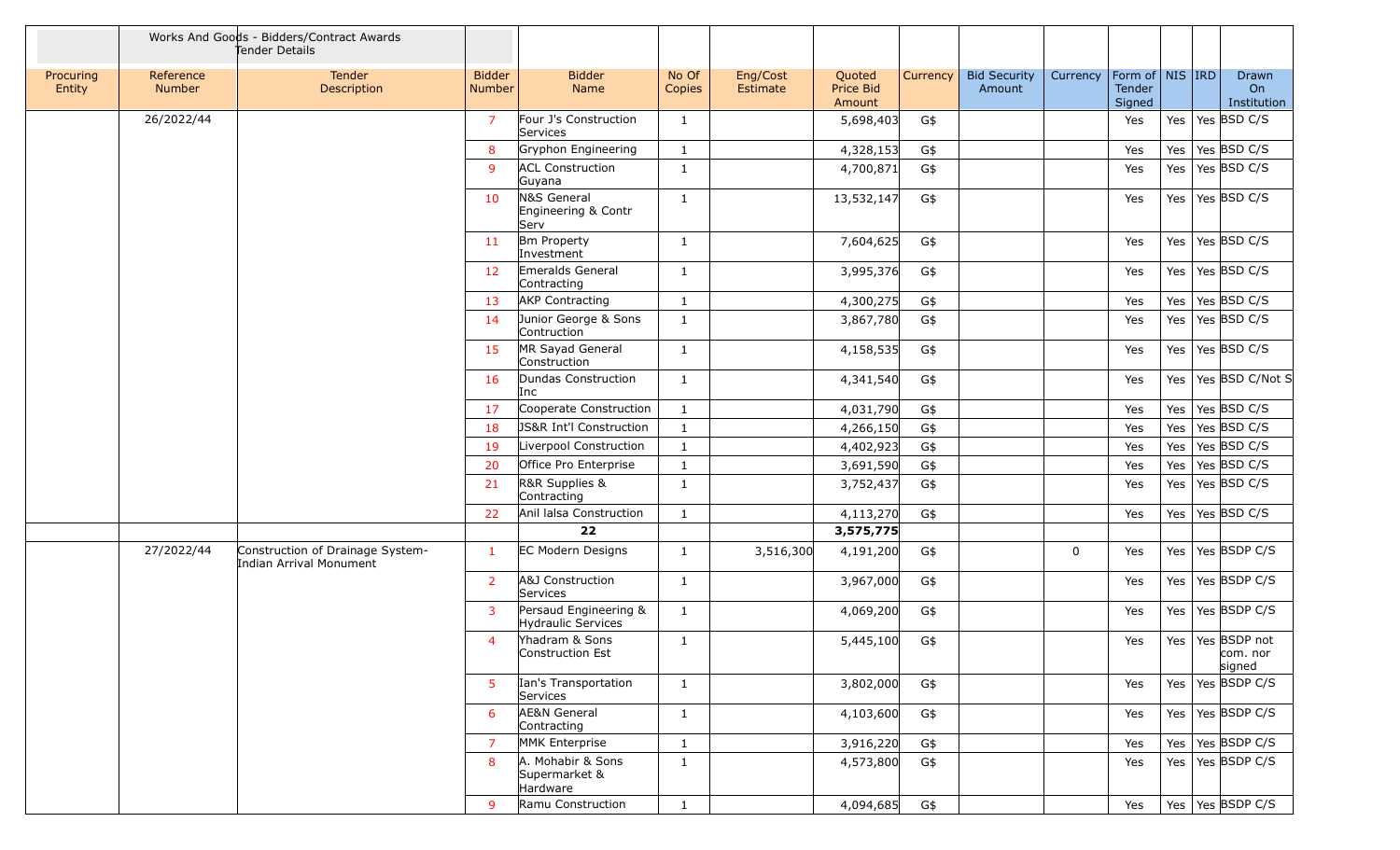|                     |                     | Works And Goods - Bidders/Contract Awards<br>Tender Details  |                                |                                                           |                 |                      |                                      |          |                               |             |                                         |         |                             |
|---------------------|---------------------|--------------------------------------------------------------|--------------------------------|-----------------------------------------------------------|-----------------|----------------------|--------------------------------------|----------|-------------------------------|-------------|-----------------------------------------|---------|-----------------------------|
| Procuring<br>Entity | Reference<br>Number | Tender<br>Description                                        | <b>Bidder</b><br><b>Number</b> | <b>Bidder</b><br>Name                                     | No Of<br>Copies | Eng/Cost<br>Estimate | Quoted<br><b>Price Bid</b><br>Amount | Currency | <b>Bid Security</b><br>Amount | Currency    | Form of   NIS   IRD<br>Tender<br>Signed |         | Drawn<br>On<br>Institution  |
|                     | 27/2022/44          |                                                              | 10                             | Liverpool Construction                                    | $\mathbf 0$     |                      | 5,086,467                            | G\$      |                               |             | Yes                                     | Yes     | Yes BSDP C/S                |
|                     |                     |                                                              | 11                             | Singh's Brother<br>Contracting Services                   | 1               |                      | 4,201,600                            | G\$      |                               |             | Yes                                     | Yes $ $ | Yes BSDP C/S                |
|                     |                     |                                                              | 12                             | Anil Lalsa Constrruction                                  | 1               |                      | 3,615,750                            | G\$      |                               |             | Yes                                     | Yes $ $ | Yes BSDP Com<br>not signed  |
|                     |                     |                                                              | 13                             | <b>DNS Enterprise</b>                                     | 1               |                      | 4,508,500                            | G\$      |                               |             | Yes                                     | Yes     | Yes BSDP C/S                |
|                     |                     |                                                              | 14                             | R&R Supplies &<br>Contracting Services                    | 1               |                      | 3,991,100                            | G\$      |                               |             | Yes                                     | Yes     | Yes BSDP C/S                |
|                     |                     |                                                              | 15                             | N&S General<br>Engineering &<br>Contracting Services      | 1               |                      | 5,583,400                            | G\$      |                               |             | Yes                                     |         | Yes   Yes   BSDP C/S        |
|                     |                     |                                                              | 16                             | Tripple A Construction<br>Ser. & Sup.                     | 1               |                      | 4,481,550                            | G\$      |                               |             | Yes                                     | Yes     | Yes BSDP C/S                |
|                     |                     |                                                              | 17                             | Office Pro. Enterprise &<br>Contracting Services          | 1               |                      | 3,416,179                            | G\$      |                               |             | Yes                                     | Yes     | Yes BSDP C/S                |
|                     |                     |                                                              | 18                             | Professional Engineering<br>& Construction Ser.           | 1               |                      | 4,053,600                            | G\$      |                               |             | Yes                                     | Yes     | Yes BSDP C/S                |
|                     |                     |                                                              | 19                             | Zylem Enterprises                                         | $\mathbf{1}$    |                      | 3,375,960                            | G\$      |                               |             | Yes                                     | Yes     | Yes BSDP C/S                |
|                     |                     |                                                              | 20                             | Mohamed Sadique<br>Ramjohn Contracting<br>Servicers       | $\mathbf{1}$    |                      | 4,097,500                            | G\$      |                               |             | Yes                                     | Yes     | Yes BSDP C/S                |
|                     |                     |                                                              | 21                             | Cotech Service                                            | $\mathbf{1}$    |                      | 3,900,000                            | G\$      |                               |             | Yes                                     | Yes     | Yes BSDP C/S                |
|                     |                     |                                                              |                                | 21                                                        |                 |                      | 3,375,960                            |          |                               |             |                                         |         |                             |
|                     | 28/2022/44          | Construction of Batting and Bowling<br>Areas Cricket Academy | $\mathbf{1}$                   | Emerald's General<br>Contracting &<br><b>Distributors</b> | 1               | 14,909,080           | 8,064,700                            | G\$      |                               | $\mathbf 0$ | Yes                                     |         | Yes   Yes   BSDP C/S        |
|                     |                     |                                                              | $\overline{2}$                 | DR Engineering                                            | $\mathbf{1}$    |                      | 7,766,900                            | G\$      |                               |             | Yes                                     | Yes     | Yes BSDP C/S                |
|                     |                     |                                                              | 3                              | JPM's General<br>Construction &<br>Engineering Services   | $\mathbf{1}$    |                      | 8,105,512                            | G\$      |                               |             | Yes                                     | Yes     | Yes BSDP C/S                |
|                     |                     |                                                              | $\overline{4}$                 | Devcon Contracting &<br>Contracting Services              | $\mathbf{1}$    |                      | 6,863,790                            | G\$      |                               |             | Yes                                     | Yes     | Yes BSDP C/S                |
|                     |                     |                                                              | 5                              | Dundas Construction<br>Inc                                | 1               |                      | 8,741,900                            | G\$      |                               |             | Yes                                     | Yes $ $ | Yes BSDP Com.<br>not signed |
|                     |                     |                                                              | 6                              | Phoenix Engineering<br>Enterprises                        | $\mathbf{1}$    |                      | 8,723,800                            | G\$      |                               |             | Yes                                     |         | Yes   Yes   BSDP C/S        |
|                     |                     |                                                              | $\overline{7}$                 | Office Pro Enterprise &<br>Contracting Services           | $\mathbf{1}$    |                      | 7,488,780                            | G\$      |                               |             | Yes                                     |         | Yes   Yes   BSDP C/S        |
|                     |                     |                                                              | 8                              | Arjune Construction Inc                                   | $\mathbf{1}$    |                      | 7,756,135                            | G\$      |                               |             | Yes                                     |         | Yes   Yes   BSDP C/S        |
|                     |                     |                                                              | -9                             | <b>ECS Construction &amp;</b><br>General Supplies         | $\mathbf{1}$    |                      | 7,456,811                            | G\$      |                               |             | Yes                                     |         | Yes   Yes   BSDP C/S        |
|                     |                     |                                                              | 10                             | K. Ramdial Construction<br>& Services                     | $\mathbf{1}$    |                      | 7,425,490                            | G\$      |                               |             | Yes                                     |         | Yes   Yes   BSDP C/S        |
|                     |                     |                                                              | 11                             | K&F Contracting<br>Services                               | $\mathbf{1}$    |                      | 7,344,700                            | G\$      |                               |             | Yes                                     |         | Yes   Yes   BSDP C/S        |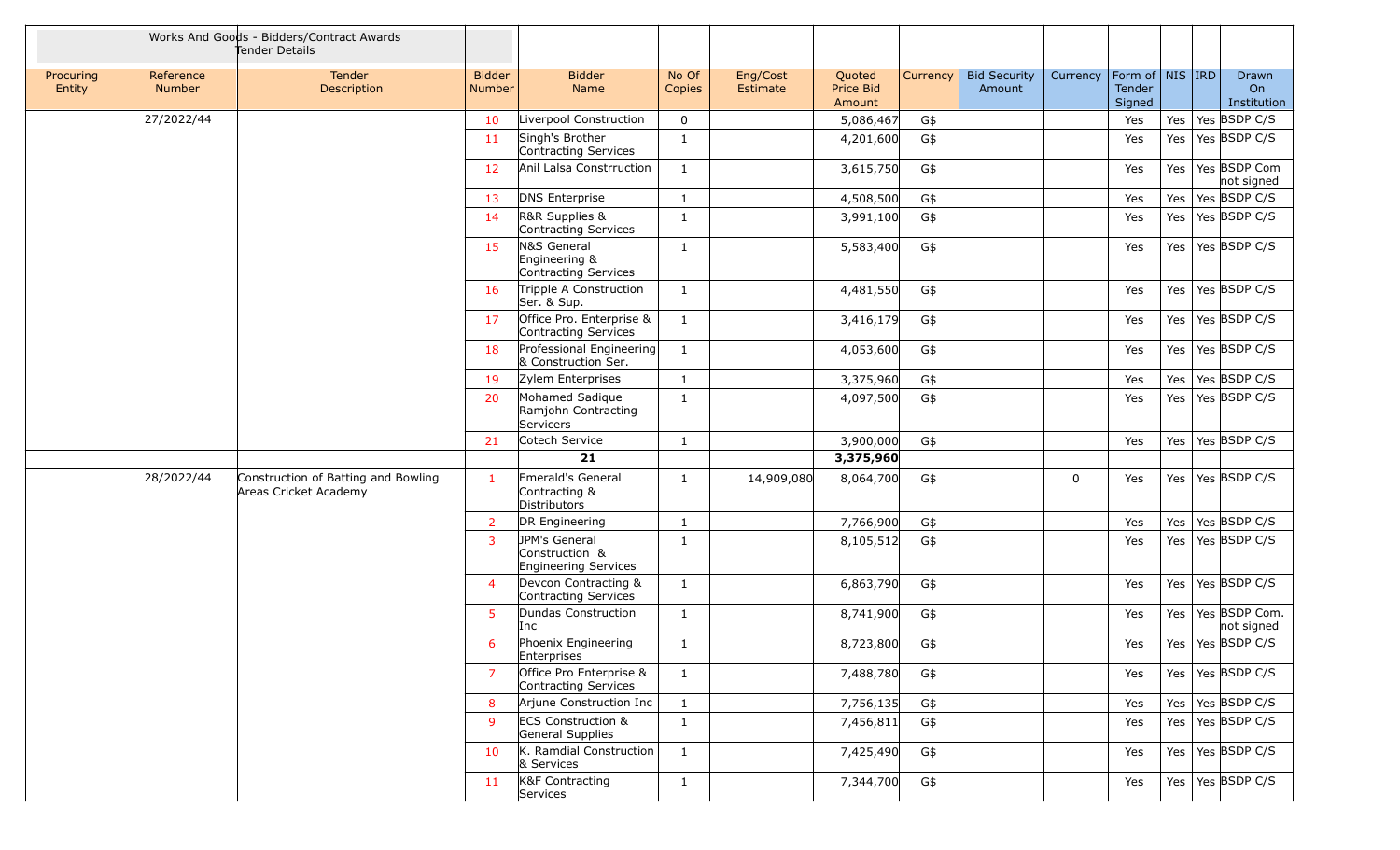|                     |                                                                                | Works And Goods - Bidders/Contract Awards<br>Tender Details |                         |                                                         |                 |                      |                               |          |                               |          |                                         |     |                                                            |
|---------------------|--------------------------------------------------------------------------------|-------------------------------------------------------------|-------------------------|---------------------------------------------------------|-----------------|----------------------|-------------------------------|----------|-------------------------------|----------|-----------------------------------------|-----|------------------------------------------------------------|
| Procuring<br>Entity | Reference<br>Number                                                            | Tender<br>Description                                       | <b>Bidder</b><br>Number | <b>Bidder</b><br>Name                                   | No Of<br>Copies | Eng/Cost<br>Estimate | Quoted<br>Price Bid<br>Amount | Currency | <b>Bid Security</b><br>Amount | Currency | Form of   NIS   IRD<br>Tender<br>Signed |     | Drawn<br>On<br>Institution                                 |
|                     | 28/2022/44                                                                     |                                                             | 12 <sub>2</sub>         | Rising Sun<br>Transportation &<br>General Construction  | 1               |                      | 6,689,160                     | G\$      |                               |          | Yes                                     |     | Yes   Yes   BSDP C/S                                       |
|                     |                                                                                |                                                             | 13                      | <b>ACL Construction</b><br>Guyana                       | $\mathbf{1}$    |                      | 6,783,000                     | G\$      |                               |          | Yes                                     |     | Yes   Yes   BSDP C/S                                       |
|                     |                                                                                |                                                             | 14                      | BM Property Investment<br>Inc                           | $\mathbf 0$     |                      | 11,018,023                    | G\$      |                               |          | Yes                                     |     | Yes   Yes   BSDP C/S                                       |
|                     |                                                                                |                                                             |                         | 14                                                      |                 |                      | 6,689,160                     |          |                               |          |                                         |     |                                                            |
|                     | 29/2022/44<br>Construction of Cricket Academy Shed,<br>Guyana National Stadium |                                                             | $\mathbf{1}$            | JR Engineering<br>Solutions                             | 1               |                      | 12,595,680                    | G\$      |                               | 0        | Yes                                     | Yes | Yes BSDP C/S                                               |
|                     |                                                                                |                                                             | $\overline{2}$          | Avionics Engineering<br>Inc                             | $\mathbf{1}$    |                      | 21,091,340                    | G\$      |                               |          | Yes                                     | Yes | $\vert$ Yes BSDP C/S                                       |
|                     |                                                                                |                                                             | $\overline{3}$          | Devcon Const.<br>Contracting Services                   | $\mathbf{1}$    |                      | 12,791,140                    | G\$      |                               |          | Yes                                     |     | Yes   Yes   BSDP C/S                                       |
|                     |                                                                                |                                                             | $\overline{4}$          | JPM's General<br>Construction &<br>Engineering Services | 1               |                      | 13,497,290                    | G\$      |                               |          | Yes                                     |     | Yes   Yes   BSDP C/S                                       |
|                     |                                                                                |                                                             | 5                       | Dundas Construction<br>Inc                              | 1               |                      | 13,674,000                    | G\$      |                               |          | No                                      | Yes | Yes FTP com.<br>not signed.,<br>BSDP Sg.<br>not com        |
|                     |                                                                                |                                                             | 6                       | K&F Contracting<br>Services                             | 1               |                      | 13,056,800                    | G\$      |                               |          | Yes                                     | Yes | Yes BSDP C/S                                               |
|                     |                                                                                |                                                             | $\overline{7}$          | Phoenix Engineering<br>Enterprises                      | $\mathbf{1}$    |                      | 13,990,700                    | G\$      |                               |          | Yes                                     | Yes | Yes BSDP C/S                                               |
|                     |                                                                                |                                                             | 8                       | Arjune Construction<br>Inc.                             | $\mathbf{1}$    |                      | 16,300,507                    | G\$      |                               |          | No                                      | Yes | Yes Both FTP &<br><b>BSDP</b> were<br>com. & not<br>signed |
|                     |                                                                                |                                                             | -9                      | Kallco Guyana Inc                                       | <sup>1</sup>    |                      | 11,469,120                    | G\$      |                               |          | Yes                                     | Yes | Yes BSDP C/S                                               |
|                     |                                                                                |                                                             | 10                      | Emerald's General<br>Contracting &<br>Distributors      | $\mathbf{1}$    |                      | 13,639,220                    | G\$      |                               |          | Yes                                     | Yes | $\vert$ Yes BSDP C/S                                       |
|                     |                                                                                |                                                             | 11                      | D&R Const. & Machinery<br>Rental                        | 1               |                      | 11,880,340                    | G\$      |                               |          | Yes                                     | Yes | Yes BSDP C/S                                               |
|                     |                                                                                |                                                             | 12                      | J&D's Construction &<br>Supplies                        | $\mathbf{1}$    |                      | 13,687,280                    | G\$      |                               |          | Yes                                     |     | Yes   Yes   BSDP C/S                                       |
|                     |                                                                                |                                                             | 13                      | <b>ECS Construction &amp;</b><br>General Supplies       | $\mathbf{1}$    |                      | 11,777,944                    | G\$      |                               |          | Yes                                     |     | Yes   Yes   BSDP C/S                                       |
|                     |                                                                                |                                                             | 14                      | Four J's Construction<br>Service                        | $\mathbf{1}$    |                      | 12,445,900                    | G\$      |                               |          | Yes                                     |     | Yes   Yes   BSDP C/S                                       |
|                     |                                                                                |                                                             | 15                      | K. Ramdial Construction<br>& Services                   | $\mathbf{1}$    |                      | 13,556,643                    | G\$      |                               |          | Yes                                     |     | Yes   Yes   BSDP C/S                                       |
|                     |                                                                                |                                                             | 16                      | Sawa Investment                                         | $\mathbf{1}$    |                      | 14,714,900                    | G\$      |                               |          | Yes                                     | Yes | Yes BSDP C/S                                               |
|                     |                                                                                |                                                             | 17                      | Morris Jeffrey<br>Enterprise                            | $\mathbf{1}$    |                      | 12,427,761                    | G\$      |                               |          | Yes                                     |     | Yes   Yes   BSDP C/S                                       |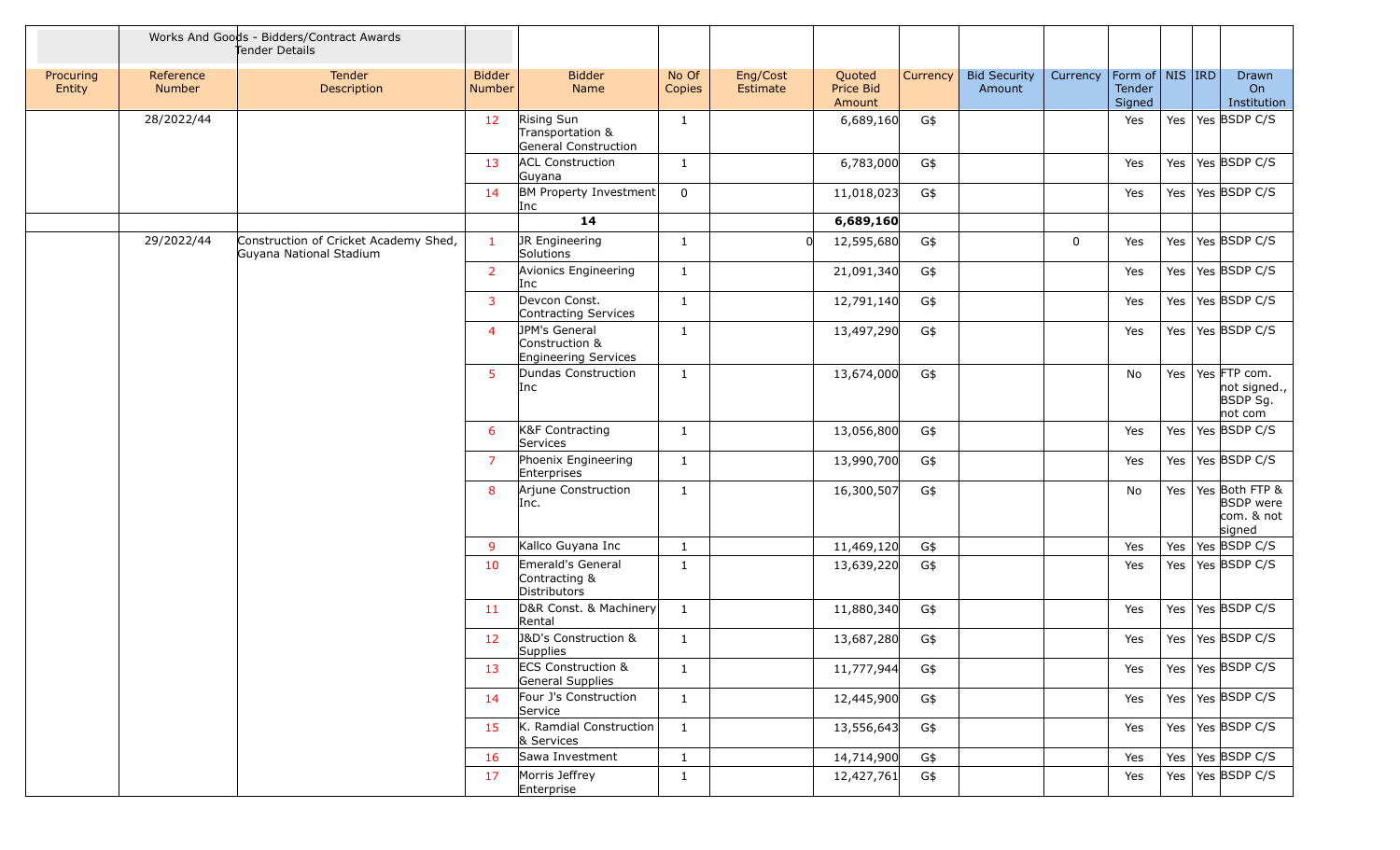|                                 |                            | Works And Goods - Bidders/Contract Awards<br>Tender Details                |                                |                                                             |                 |                      |                               |          |                               |          |                                         |                             |         |                                   |
|---------------------------------|----------------------------|----------------------------------------------------------------------------|--------------------------------|-------------------------------------------------------------|-----------------|----------------------|-------------------------------|----------|-------------------------------|----------|-----------------------------------------|-----------------------------|---------|-----------------------------------|
| Procuring<br>Entity             | Reference<br><b>Number</b> | Tender<br>Description                                                      | <b>Bidder</b><br><b>Number</b> | <b>Bidder</b><br>Name                                       | No Of<br>Copies | Eng/Cost<br>Estimate | Quoted<br>Price Bid<br>Amount | Currency | <b>Bid Security</b><br>Amount | Currency | Form of   NIS   IRD<br>Tender<br>Signed |                             |         | Drawn<br>On<br>Institution        |
|                                 | 29/2022/44                 |                                                                            | 18                             | <b>BM Property</b><br>Investments Inc                       | 0               |                      | U                             | G\$      |                               |          | No                                      | Yes                         |         | Yes FTP not<br>com. but<br>signed |
|                                 |                            |                                                                            | 19                             | N&S General Eng. &<br>Consultancy Services                  | 1               |                      | 12,725,800                    | G\$      |                               |          | Yes                                     | Yes                         |         | Yes BSDP C/S                      |
|                                 |                            |                                                                            | 20                             | DR Engineering                                              | $\mathbf{1}$    |                      | 12,802,500                    | G\$      |                               |          | Yes                                     | Yes                         |         | Yes BSDP C/S                      |
|                                 |                            |                                                                            | 21                             | <b>ACL Construction</b><br>Guyana                           | 1               | 8,865,300            | 11,030,900                    | G\$      |                               |          | Yes                                     | Yes                         |         | Yes BSDP C/S                      |
|                                 |                            |                                                                            |                                | 21                                                          |                 |                      | O                             |          |                               |          |                                         |                             |         |                                   |
|                                 | 30/2022/44                 | Supply & Installation of One (1) 20 ton<br>Air Conditioning Unit           | 1                              | <b>BM Property</b><br>Investments Inc                       | $\mathbf 0$     |                      | 11,500,000                    | G\$      | 220,000                       | G\$      | Yes                                     | Yes                         |         | Yes Caricom                       |
|                                 |                            |                                                                            | 2                              | Office Pro Enterprise &<br>Contracting Services             | 1               |                      | 5,748,792                     | G\$      |                               |          | Yes                                     | Yes                         |         | Yes No Bid Seen                   |
|                                 |                            |                                                                            | 3                              | <b>ECS Construction &amp;</b><br>General Supplies           | $\overline{2}$  |                      | 5,700,000                     | G\$      | 114,000                       | G\$      | Yes                                     | Yes                         |         | Yes Assuria                       |
|                                 |                            |                                                                            |                                | З.                                                          |                 |                      | 5,700,000                     |          |                               |          |                                         |                             |         |                                   |
| Office of the<br>Prime Minister | 32/2022/02                 | Supply of Line hardware for two<br>Hinterland Utilities                    | -1                             | Tels Engineering<br>Services L2                             |                 |                      | 17,652,735                    | G\$      |                               |          |                                         |                             |         |                                   |
|                                 |                            |                                                                            | -1                             | Tels Engineering<br>Services L1                             | $\overline{2}$  |                      | 27,256,075                    | G\$      | 800,000                       | G\$      | Yes                                     | Yes                         |         | Yes Assuria                       |
|                                 |                            |                                                                            | 2                              | Skytec Enterprise<br>International Inc L2                   |                 |                      | 8,003,081                     | G\$      | 160,062                       | G\$      |                                         |                             |         |                                   |
|                                 |                            |                                                                            | 2                              | Skytec Enterprise<br>International Inc L1                   | 1               |                      | 20,739,079                    | G\$      | 414,782                       | G\$      | Yes                                     | Yes                         |         | Yes Caricom                       |
|                                 |                            |                                                                            | 3                              | Fix It Depot L2                                             |                 |                      | 8,548,169                     | G\$      | 173,000                       | G\$      |                                         |                             |         |                                   |
|                                 |                            |                                                                            | 3                              | Fix It Depot L1                                             | 3               |                      | 18,227,606                    | G\$      | 370,000                       | G\$      | Yes                                     | Yes                         |         | Yes Caricom                       |
|                                 |                            |                                                                            |                                | 6                                                           |                 |                      | 8,003,081                     |          |                               |          |                                         |                             |         |                                   |
| Ministry of<br>Health           | 58/2022/47                 | Supply, Delivery & Installation of<br>Medical Equipment for All Programmes | 1                              | Massy Distribution Inc                                      | $\overline{2}$  |                      | 46,116,075                    | G\$      | 922,322                       | G\$      | Yes                                     | Yes                         | Yes RBL |                                   |
|                                 |                            |                                                                            | 2                              | Alpha Diagnostic &<br>Biomedical Services &<br><b>Sales</b> | $\overline{2}$  |                      | 59,646,000                    | G\$      | 1,192,920                     | G\$      | Yes                                     | Yes                         |         | Yes Diamond                       |
|                                 |                            |                                                                            | 3                              | HDM Labs Inc                                                | $\Omega$        |                      | 2,778,301                     | USD \$   | 55,566                        | USD \$   | Yes                                     |                             |         | $N/A$ N/A People's<br>United Bank |
|                                 |                            |                                                                            | $\overline{4}$                 | KD Enterprise                                               | 2               |                      | 103,900,000                   | G\$      | 3,000,000                     | G\$      | Yes                                     | Yes $\vert$ Yes $\vert$ BOB |         |                                   |
|                                 |                            |                                                                            | 5                              | New GPC Inc                                                 | $\overline{2}$  |                      | 230,934,295                   | G\$      | 4,620,500                     | G\$      | Yes                                     |                             |         | Yes   Yes   Premier Ins           |
|                                 |                            |                                                                            | -6                             | <b>ABD Medicare</b><br>Investment Inc                       | $\overline{2}$  |                      | 29,533,478                    | G\$      | 590,669                       | G\$      | Yes                                     |                             |         | Yes   Yes   Nafico                |
|                                 |                            |                                                                            | $\overline{7}$                 | Optique Vision Care L5                                      | $\overline{2}$  |                      | 46,789,358                    | G\$      | 1,200,000                     | G\$      | Yes                                     |                             |         | Yes   Yes   Assuria               |
|                                 |                            |                                                                            | 7                              | Optique Vision Care L11                                     | $\overline{2}$  |                      | 10,151,784                    | G\$      | 260,000                       | G\$      |                                         |                             |         |                                   |
|                                 |                            |                                                                            | 8                              | S&K Const. Consul. Ser.<br>& Gen. Sup. Inc.                 | $\overline{2}$  |                      | 192,097,032                   | G\$      | 3,841,941                     | G\$      | Yes                                     |                             |         | Yes   Yes   Caricom               |
|                                 |                            |                                                                            | 9                              | Medipharm Inc                                               | $\mathbf{1}$    |                      | 105,912,990                   | G\$      | 2,300,000                     | G\$      | Yes                                     |                             |         | Yes   Yes   Diamond<br>Ins        |